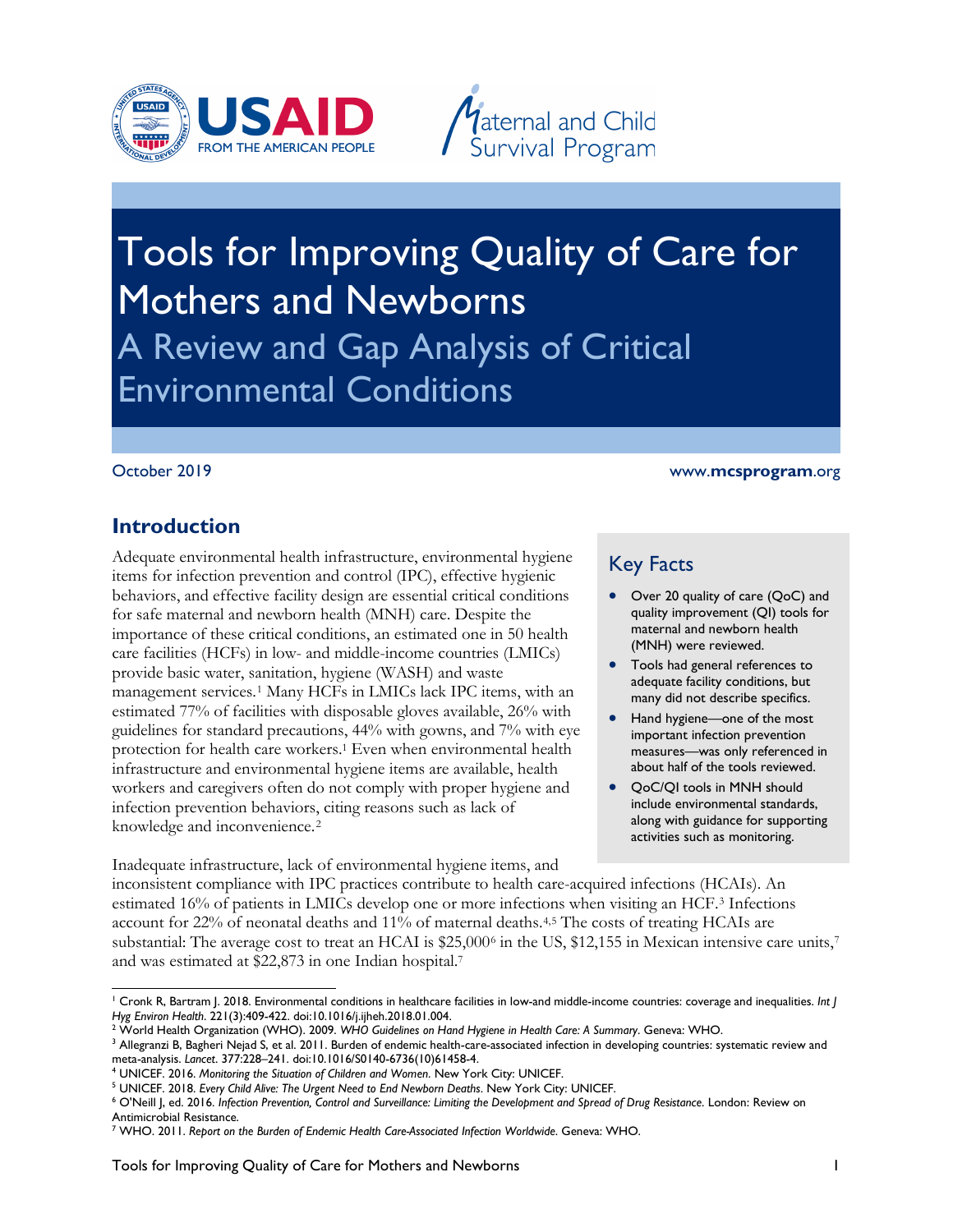have equitable access to quality health care services to save lives. MCSP supports programming in maternal, newborn and child health, immunization, family planning and reproductive health, nutrition, health systems The Maternal and Child Survival Program (MCSP) is a global, \$560 million, 5-year cooperative agreement funded by the United States Agency for International Development (USAID) to introduce and support scale-up of high-impact health interventions among USAID's 25 maternal and child health priority countries, as well as other countries. MCSP is focused on ensuring that all women, newborns and children most in need strengthening, water/sanitation/hygiene, malaria, prevention of mother-to-child transmission of HIV, and pediatric HIV care and treatment.

 and delivery, postnatal care, child health, immunization, and family planning services through quality of care MCSP has worked to improve the care provided for mothers and their newborns during antenatal care, labor (QoC) and quality improvement (QI) programs.[8](#page-1-0) While many QoC/QI training and implementation tools are available, many do not describe the critical conditions necessary to enable safe and dignified care for patients.

To address this, the objectives of this brief are to:

- coaching resources) commonly used in MNH care. • Review QoC/QI tools (including training materials, implementation guides, and supervision and
- • Assess these tools for completeness in their coverage of critical environmental conditions for safe care, WASH/IPC-related activities, such as training. including presence of adequate WASH infrastructure, environmental hygiene items for IPC, and other
- Provide recommendations for consistent and comprehensive integration of these critical environmental conditions within QoC/QI tools.

#### **Methods**

Databases of MNH resources, including MCSP, the [Maternal Health Task Force,](https://www.mhtf.org/) and WASH in Health Care [Facilities,](https://www.washinhcf.org/) were reviewed for relevant tools related to QoC and QI.

Searches were conducted in PubMed and Google Scholar using combinations of the following terms (and associated terms): "maternal and newborn health," "quality improvement," "training," and "tools." Systematic reviews, critical reviews, and expert reviews that documented QoC/QI tools were reviewed.[9,](#page-1-1)[10](#page-1-2) All identified publications, reports, and tools were reviewed for completeness in their coverage of critical conditions for safe care, such as basic WASH services and IPC items.

 "package") were assessed based on alignment with the World Health Organization (WHO) Essential Environmental Health Standards in Health Care<sup>[11](#page-1-3)</sup> and service levels for WASH, health care waste, and Each of the tool components (defined as individual manuals, written standards, guides, etc., within a tool environmental cleaning in HCFs defined by the WHO/UNICEF Joint Monitoring Programme for Water Supply, Sanitation, and Hygiene (JMP), 13 as well as the presence of priority IPC items, such as gloves and disinfectants for environmental cleaning.

 25 conditions, and the results were tabulated in order to document patterns, trends, and gaps. Twenty-five critical conditions for safe care were reviewed, including conditions on WASH, waste management, environmental cleaning, and IPC (Table 1). Each tool was scanned for the presence of these

<span id="page-1-0"></span> $\overline{a}$ 8 For more on quality of care and quality improvement programs, refer to: WHO. 2016. *Standards for Improving Quality of Maternal and Newborn* 

<span id="page-1-1"></span>*Care in Health Facilities.* Geneva: WHO.<br><sup>9</sup> Althabe F, Bergel E, Cafferata ML, et al. 2008. Strategies for improving the quality of health care in maternal and child health in low-and middle-income countries: an overview of systematic reviews. *Paediatr Perinat* Epidemiol. 22:42-60. doi: 10.1111/j.1365-3016.2007.00912.x.<br><sup>10</sup> Raven J, Hofman J, Adegoke A, Van Den Broek N. 2011. Methodology and tools for

<span id="page-1-3"></span><span id="page-1-2"></span>care. *Int J Gynaecol Obstet.* 114(1):4-9. doi:10.1016/j.ijgo.2011.02.007.<br><sup>11</sup> Adams J, Bartram J, Chartier Y, eds. 2008. *Essential Environmental Health Standards in Health Care*. Geneva: WHO.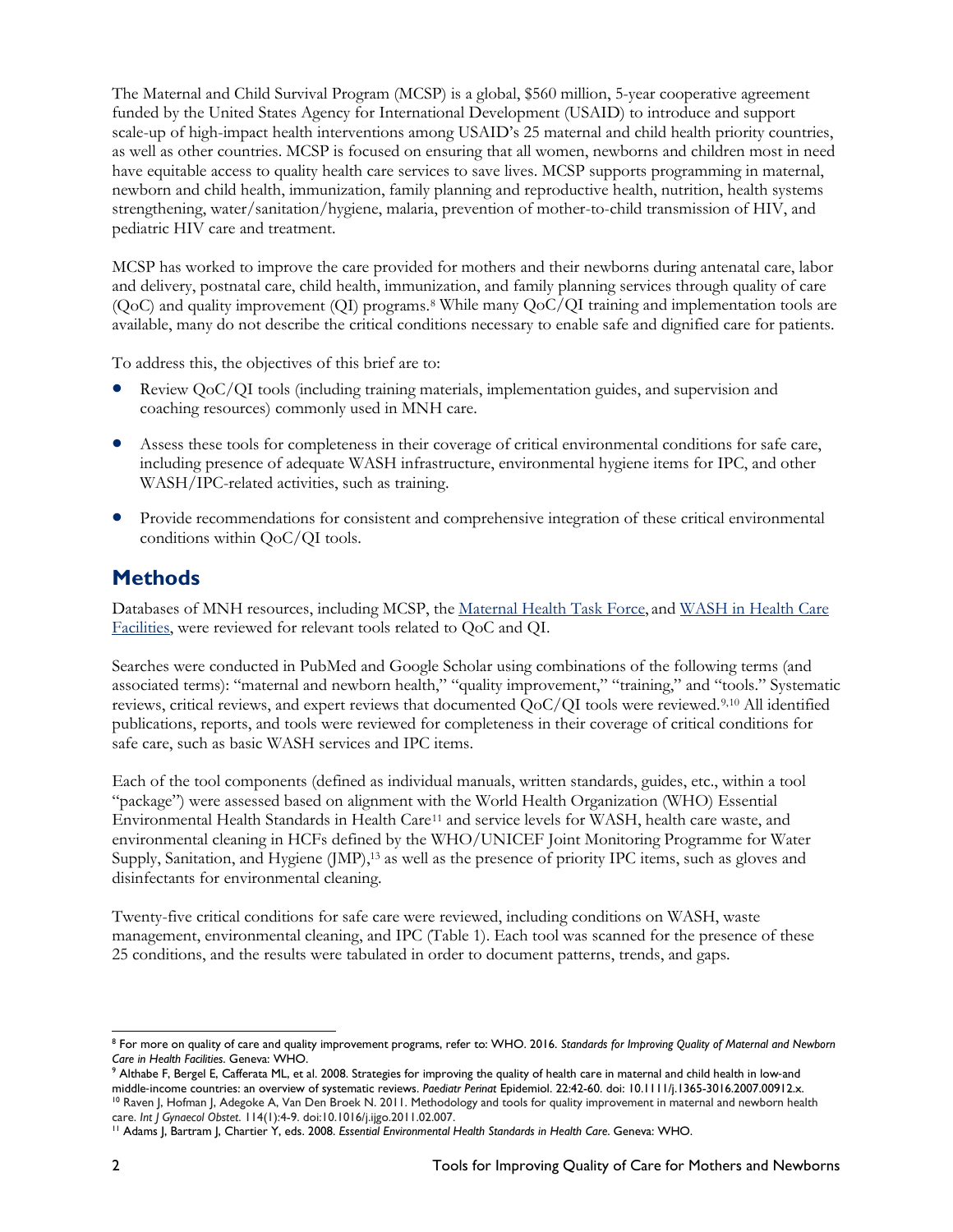#### **Table 1. Critical conditions assessed within quality of care and quality improvement tools for maternal and newborn health**

| <b>Critical</b><br><b>Conditions</b>               | <b>Condition</b>                                                                                                                                                                                                              | <b>Example Normative Statement</b>                                                                                                                                                                                                                                    |  |  |  |
|----------------------------------------------------|-------------------------------------------------------------------------------------------------------------------------------------------------------------------------------------------------------------------------------|-----------------------------------------------------------------------------------------------------------------------------------------------------------------------------------------------------------------------------------------------------------------------|--|--|--|
|                                                    | Water source type <sup>12,13</sup>                                                                                                                                                                                            | "Main source of water is an improved source  which [has] the potential<br>to deliver safe water. Improved sources include: piped water, boreholes or<br>tubewells, protected dug wells, protected springs, rainwater, and packaged<br>or delivered water."            |  |  |  |
| Water                                              | Water availability <sup>13,14</sup>                                                                                                                                                                                           | "Water from the main water source is available on the day of the survey."                                                                                                                                                                                             |  |  |  |
| (4 conditions)                                     | Distance to water source <sup>13,14</sup>                                                                                                                                                                                     | "Water is accessed within buildings or within the facility grounds."                                                                                                                                                                                                  |  |  |  |
|                                                    | Additional water considerations <sup>13,14</sup>                                                                                                                                                                              | "Advanced service [may include] water quantity; water access; drinking<br>water quality, availability, accessibility; water for cooking, personal hygiene,<br>cleaning"                                                                                               |  |  |  |
|                                                    | Sanitation type <sup>13,14</sup>                                                                                                                                                                                              | "Improved  sanitation facilities, [including] flush/pour-flush to piped<br>sewer system, septic tanks, or pit latrines; ventilated improved pit latrines,<br>composting toilets, or pit latrines with slabs."                                                         |  |  |  |
| Sanitation<br>(7 conditions)                       | "The toilet is not broken, the toilet hole is not blocked, there should be no<br>Functional sanitation <sup>13,14</sup><br>cracks or leaks in the toilet structure, and water is available for flush/pour-<br>flush toilets." |                                                                                                                                                                                                                                                                       |  |  |  |
|                                                    | "There are closable doors that can be locked from the inside and no large<br>Private sanitation <sup>13,14</sup><br>gaps or holes in the structure."                                                                          |                                                                                                                                                                                                                                                                       |  |  |  |
|                                                    | Meets the needs of women <sup>13,14</sup>                                                                                                                                                                                     | "At least one toilet is separated for use by women/girls, and has a bin with<br>a lid on it and/or water and soap available in a private space for<br>washing."                                                                                                       |  |  |  |
|                                                    | Meets the needs of staff <sup>13,14</sup>                                                                                                                                                                                     | "There are separate toilet facilities dedicated for patient and staff use."                                                                                                                                                                                           |  |  |  |
|                                                    | Meets the needs of people with<br>limited mobility <sup>13,14</sup>                                                                                                                                                           | "Toilets should be accessible without stairs or steps, have handrails for<br>support attached either to the floor or sidewalls, a door which is at least<br>80 cm wide, and the door handle and seat within reach of people using<br>wheelchairs or crutches/sticks." |  |  |  |
|                                                    | Additional sanitation<br>considerations <sup>13</sup>                                                                                                                                                                         | "Advanced service [may include] toilet ratio; cleanliness; lighting;<br>wastewater treatment; [ease of] access"                                                                                                                                                       |  |  |  |
| Hygiene<br>(4 conditions)                          | Hand hygiene stations near<br>toilets <sup>13,14,15</sup>                                                                                                                                                                     | "Functional hand hygiene facilities available  such as a sink with tap,<br>water tank with tap, bucket with tap  located no more than 5 meters<br>from the toilets."                                                                                                  |  |  |  |
|                                                    | Hand hygiene stations near points<br>of care <sup>13,14,15,15</sup>                                                                                                                                                           | "Functional hand hygiene facilities available at one or more points<br>where care or treatment is delivered (e.g., consultation/exam rooms)."                                                                                                                         |  |  |  |
|                                                    | Water, soap, and/or alcohol-based<br>hand rub <sup>13,14,15,16</sup>                                                                                                                                                          | "Hand hygiene facilities at points of care must either have alcohol-based<br>hand rub or soap and water. Alcohol-based hand rub is not considered<br>adequate for hand hygiene at toilet. Chlorinated water is not considered<br>an adequate substitute."             |  |  |  |
|                                                    | Additional hand hygiene<br>considerations <sup>13,14,15</sup>                                                                                                                                                                 | "Advanced service [may include] hygiene promotion materials, hygiene<br>promotion activities'                                                                                                                                                                         |  |  |  |
| Waste<br>management,<br>cleaning<br>(6 conditions) | Waste segregation <sup>13,14,16</sup>                                                                                                                                                                                         | "At least three clearly labeled or color-coded bins should be in place to<br>separate sharps waste, infectious waste, and non-infectious general waste.<br>Bins should be appropriate to the type of waste they are to contain."                                      |  |  |  |
|                                                    | Sharps disposal/treatment <sup>13</sup>                                                                                                                                                                                       | "Safe treatment and disposal methods include incineration, autoclaving,<br>burial in a lined, protected pit, [and collection and transport] off site for<br>medical waste treatment and disposal."                                                                    |  |  |  |

 $\overline{a}$ 

<span id="page-2-1"></span><span id="page-2-0"></span><sup>&</sup>lt;sup>12</sup> WHO/UNICEF (2019). WASH in health care facilities: global baseline report 2019. Geneva, 2019.<br><sup>13</sup> WHO (2016). Guidelines on core components of infection prevention and control programmes at the national and acute hea level. Geneva, 2016.

<span id="page-2-3"></span><span id="page-2-2"></span>

<sup>&</sup>lt;sup>14</sup> WHO (2009). WHO guidelines on hand hygiene in health care. Geneva, 2009.<br><sup>15</sup> WHO (2018). Global guidelines for the prevention of surgical site infection, second edition. Geneva, 2018.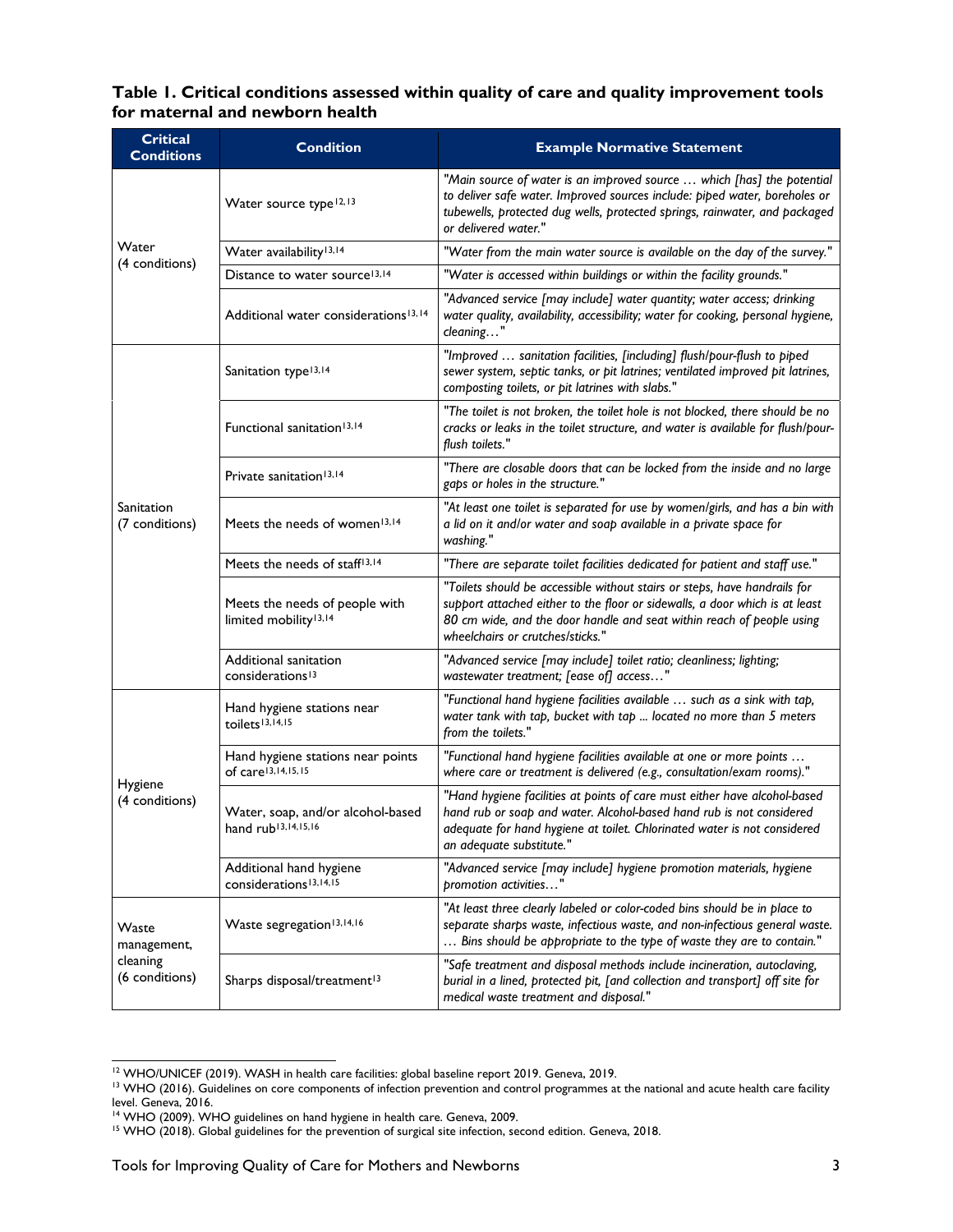| <b>Critical</b><br><b>Conditions</b>                                       | <b>Condition</b>                                                      | <b>Example Normative Statement</b>                                                                                                                                                                                                                                                                                                              |  |  |  |  |
|----------------------------------------------------------------------------|-----------------------------------------------------------------------|-------------------------------------------------------------------------------------------------------------------------------------------------------------------------------------------------------------------------------------------------------------------------------------------------------------------------------------------------|--|--|--|--|
|                                                                            | Infectious waste<br>disposal/treatment <sup>13,14</sup>               | "Safe treatment and disposal methods include incineration, autoclaving,<br>burial in a lined, protected pit, [and collection and transport] off site for<br>medical waste treatment and disposal."                                                                                                                                              |  |  |  |  |
|                                                                            | Protocols for cleaning <sup>13,14,16</sup>                            | "Protocols should include: step-by-step techniques for specific tasks [and]<br>a cleaning roster or schedule.'                                                                                                                                                                                                                                  |  |  |  |  |
|                                                                            | Training on cleaning<br>responsibilities <sup>13</sup>                | "Staff  have all received training on cleaning procedures. Training refers<br>to structured training plans or programs led by a trainer or appropriately<br>qualified supervisor."                                                                                                                                                              |  |  |  |  |
|                                                                            | Additional waste management,<br>cleaning considerations <sup>13</sup> | "Advanced service [may include] visible cleanliness, budget allocation,<br>mechanisms to track out of stock materials, disinfection of beds and<br>$linen$                                                                                                                                                                                      |  |  |  |  |
| Infection<br>prevention and<br>control (IPC)<br>supplies<br>(4 conditions) | Disinfectants (ex. chlorine-based<br>bleach) <sup>16</sup>            | "Chlorine solution is used for  spot-disinfection of countertops and<br>floors, manikins, laundry, medical waste before disposal, water<br>treatment"                                                                                                                                                                                           |  |  |  |  |
|                                                                            | Gloves <sup>14,15,16</sup>                                            | "Sterile surgical gloves are required for surgical interventions." "Medical<br>nonsterile and surgical sterile gloves  are considered as essential<br>personal protective equipment."                                                                                                                                                           |  |  |  |  |
|                                                                            | Sterile instruments <sup>16</sup>                                     | "All medical devices that are reprocessed, such as surgical instruments,<br>must undergo rigorous cleaning [and] decontamination and sterilization<br>procedures."                                                                                                                                                                              |  |  |  |  |
|                                                                            | Additional IPC supplies<br>considerations <sup>14</sup>               | "Surgical masks, goggles, or face shields and gowns are considered as<br>essential personal protective equipment." "All health care facilities should<br>implement a standardized operating procedure for the safe and effective<br>decontamination of  reusable items." "Basic IPC should include<br>aseptic technique and device management." |  |  |  |  |

#### **Results**

## Plenty of QoC and QI Tools

 of 37 tool components (e.g., individual manuals, facilitator guides). The majority of these tools were resources Twenty-one tools used in QoC and QI for MNH programs were identified (Table 2). These included a total for program facilitators or staff; the others included tools for managers, tools for auditors, and frameworks for assessing MNH and HCF conditions.

#### General Language on Environmental Conditions and IPC

 and supplies in order to provide safe care, even if they did not reference specific critical conditions. For Every Mother Every Newborn toolkit includes a standard stating that "the physical environment of the health Many QoC/QI tools included some general language describing the need for adequate physical infrastructure example, EngenderHealth's COPE (Client-Oriented, Provider-Efficient Services) toolkit states that "clients have a right to affordable, available, accessible services … health care staff need reliable, sufficient inventories of supplies, instruments, and working equipment, as well as infrastructure."[17](#page-3-1) As another example, UNICEF's facility [should be] safe for providing maternal and newborn care,"<sup>[18](#page-3-2)</sup> and recognizes that staff training and policies, such as those for infection prevention, also play a role in achieving high-quality care.

#### Indirect Examples of Environmental Critical Conditions

Some tools did not directly include critical conditions in their materials but included relevant illustrative examples. For example, one of the COPE tools (*COPE® Handbook: A Process for Improving Quality in Health Services*) did not directly reference critical conditions in any of the provided self-assessment forms, checklists,

<span id="page-3-0"></span> $\overline{a}$ <sup>16</sup> Rutala WA, Weber DJ. 2008. Guideline for Disinfection and Sterilization in Healthcare Facilities. Atlanta: Centers for Disease Control and Prevention.

<span id="page-3-2"></span><span id="page-3-1"></span><sup>&</sup>lt;sup>17</sup> EngenderHealth. 2003. COPE<sup>®</sup> Handbook: A Process for Improving Quality in Health Services. New York City: EngenderHealth.

<sup>&</sup>lt;sup>17</sup> EngenderHealth. 2003. COPE® Handbook: A Process for Improving Quality in Health Services. New York City: EngenderHealth.<br><sup>18</sup> UNICEF. 2016. Every Mother Every Newborn (EMEN) Quality Improvement Guide for Health Facili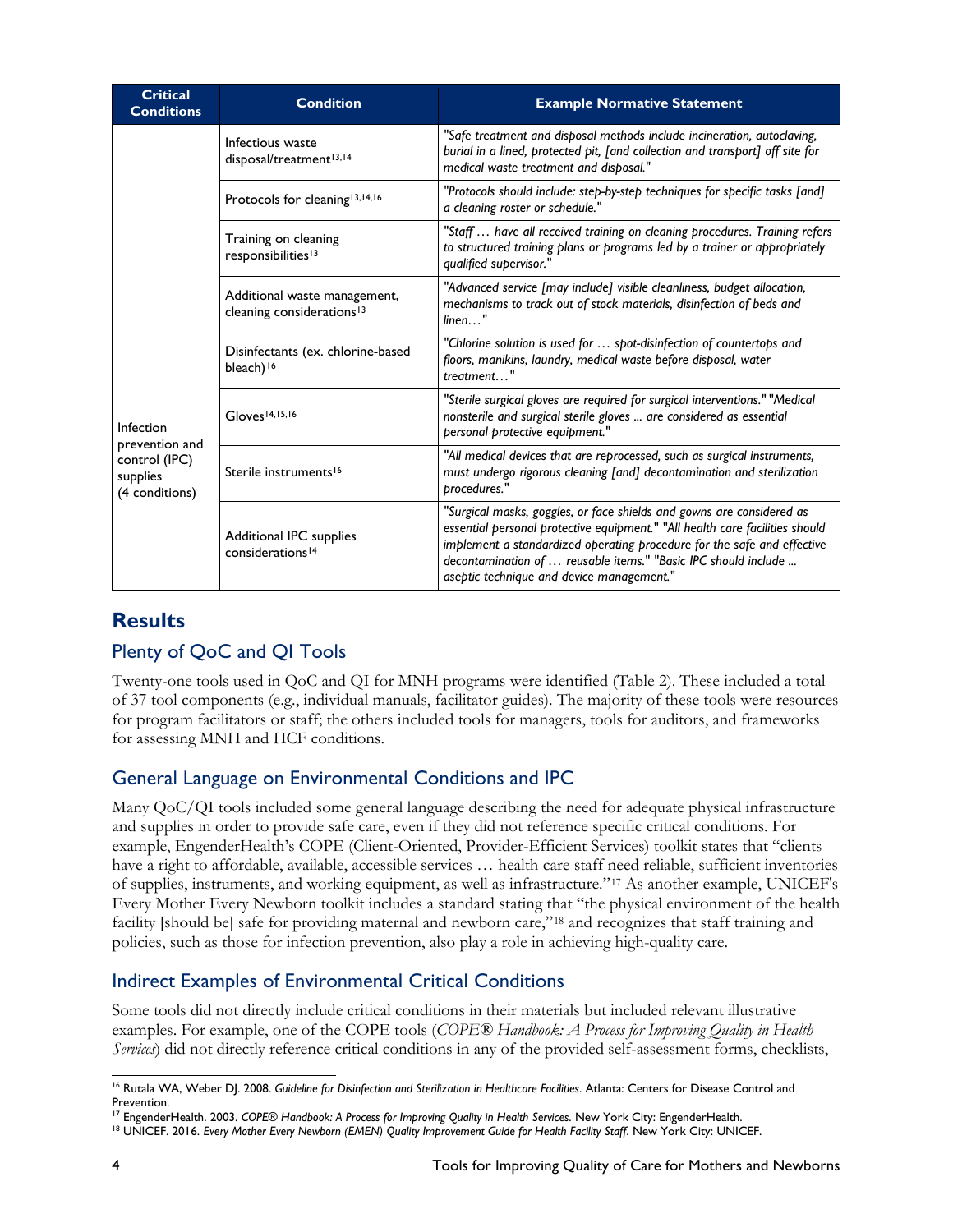cleaning practices, as well as another example where the COPE process allowed facility personnel to identify and interview guides. However, the handbook described a health center where COPE was used to improve and repair a broken water pipe.

#### Specific Conditions Rarely Described

On average, each tool component included 16% of the water-related conditions, 10% of the sanitation-related conditions, 32% of the hand hygiene-related conditions, 22% of the health care waste management and cleaning-related conditions, and 34% of the IPC supplies-related conditions.

 component. A median of two conditions were represented in each tool component. Overall, an average of 21% (or five) of the critical conditions were represented in each QoC/QI tool

 **Table 2. Quality of care and quality improvement tools and the inclusion of critical condition conditions** 

|                                                                                      | <b>Tool components</b>                                                                                                                              |     | <b>Proportion of critical conditions</b><br>included (%) |                |                        |                    |                |  |
|--------------------------------------------------------------------------------------|-----------------------------------------------------------------------------------------------------------------------------------------------------|-----|----------------------------------------------------------|----------------|------------------------|--------------------|----------------|--|
| <b>First author or</b><br>organization and overall<br>tool name                      |                                                                                                                                                     |     | Sanitation                                               | <b>Hygiene</b> | Waste Mgt/<br>Cleaning | <b>PC Supplies</b> | <b>Overall</b> |  |
| <b>AMDD</b><br><b>Criterion-Based Audit</b>                                          | Improving Emergency Obstetric Care through<br>Criterion-Based Audit                                                                                 | 0%  | 29%                                                      | 0%             | 33%                    | 0%                 | 16%            |  |
|                                                                                      | Essential Care for Every Baby. Provider Guide                                                                                                       |     | 0%                                                       | 0%             | 0%                     | 0%                 | 0%             |  |
| AAP<br><b>Helping Babies Survive</b>                                                 | Essential Care for Small Babies. Provider Guide                                                                                                     | 25% | 0%                                                       | 75%            | 33%                    | 50%                | 32%            |  |
|                                                                                      | Helping Babies Breathe: Provider Guide. Second ed.                                                                                                  | 0%  | 0%                                                       | 75%            | 17%                    | 100%               | 32%            |  |
| AAP<br>Improving Care of Mothers and<br>Guide for improvement teams<br><b>Babies</b> |                                                                                                                                                     | 0%  | 0%                                                       | 0%             | 0%                     | 0%                 | 0%             |  |
| <b>EFCNI</b>                                                                         | <b>NICU Design</b>                                                                                                                                  |     | 14%                                                      | 75%            | 17%                    | 75%                | 32%            |  |
| European Standards of Care                                                           | Data Collection and Documentation                                                                                                                   | 0%  | 0%                                                       | 0%             | 0%                     | 0%                 | 0%             |  |
| for Newborn Health                                                                   | Patient Safety and Hygiene Practice                                                                                                                 | 0%  | 0%                                                       | 75%            | 17%                    | 50%                | 24%            |  |
|                                                                                      | Improving Quality in Health Services                                                                                                                |     | 0%                                                       | 0%             | 0%                     | 0%                 | 0%             |  |
| EngenderHealth                                                                       | Improving the Quality of Maternal Health Services                                                                                                   | 50% | 14%                                                      | 75%            | 67%                    | 100%               | 56%            |  |
| COPE <sup>®</sup> Handbook                                                           | Emergency Obstetric Care: Leadership Manual                                                                                                         | 25% | 14%                                                      | 0%             | 50%                    | 100%               | 36%            |  |
|                                                                                      | Emergency Obstetric Care: Toolbook                                                                                                                  | 50% | 14%                                                      | 50%            | 83%                    | 100%               | 56%            |  |
| Jhpiego<br>Private Maternity Care -<br>Quality Toolkit (PMC-QT)                      | Private Maternity Care - Quality Toolkit                                                                                                            | 50% | 14%                                                      | 75%            | 50%                    | 75%                | 48%            |  |
| <b>Ihpiego</b>                                                                       | Standards-Based Management and Recognition<br>(SBM-R): A Field Guide                                                                                | 0%  | 0%                                                       | 0%             | 0%                     | 0%                 | 0%             |  |
| <b>Standards-Based Management</b><br>and Recognition (SBM-R)                         | National Infection Prevention and Control Standards<br>for Hospitals in Tanzania: SBM-R for Improving<br>Infection Prevention and Control Practices | 75% | 43%                                                      | 75%            | 67%                    | 100%               | 68%            |  |
| <b>NICE</b><br><b>Neonatal Quality Standard</b>                                      | Neonatal infection quality standard (QS75)                                                                                                          | 0%  | 0%                                                       | 0%             | 0%                     | 0%                 | 0%             |  |
| Save the Children                                                                    | Facilitation Guide: A Training Supplement                                                                                                           | 0%  | 0%                                                       | 0%             | 0%                     | 0%                 | 0%             |  |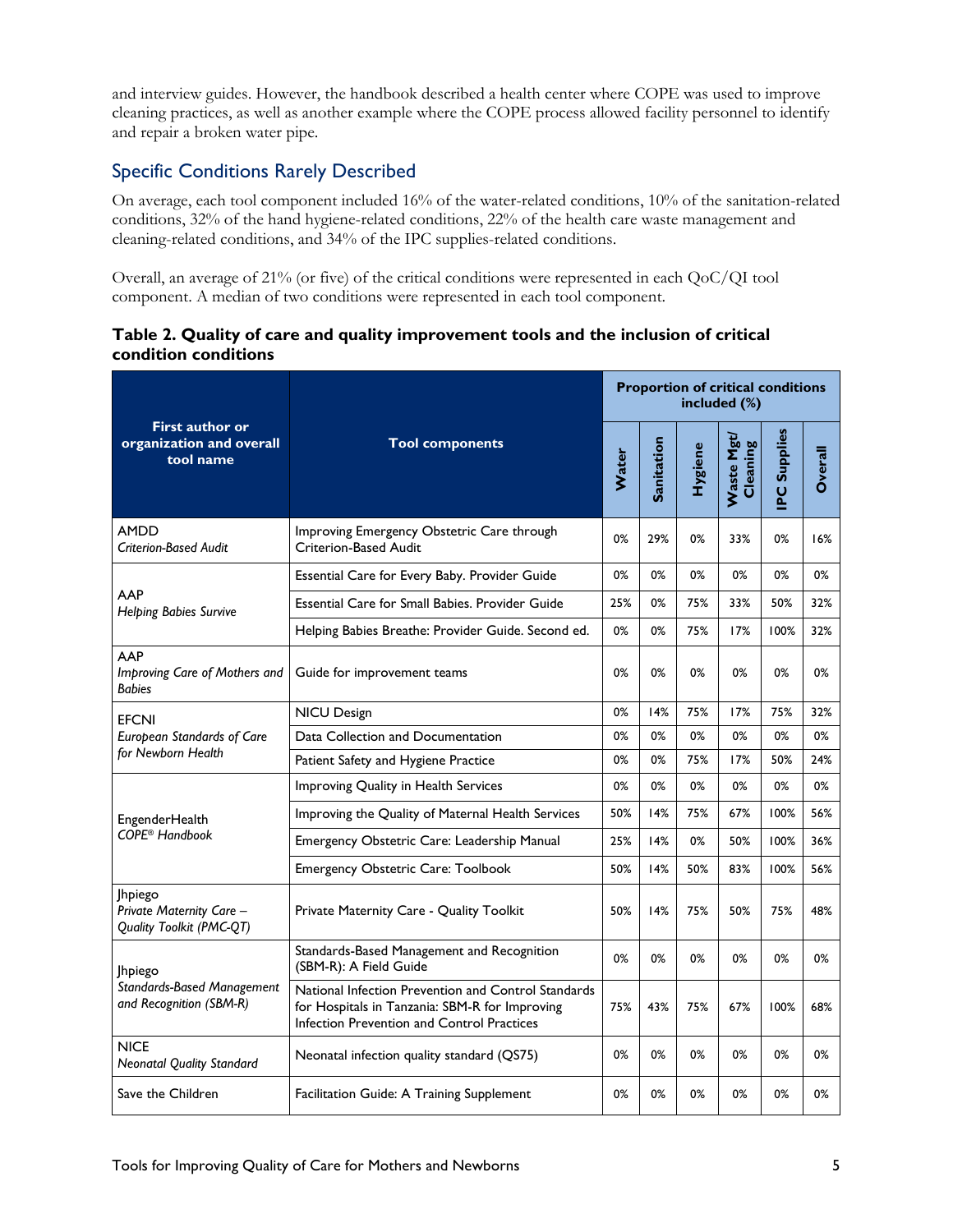|                                                                                                                                                              |                                                                                                                      | <b>Proportion of critical conditions</b><br>included (%) |            |                |                               |                     |         |
|--------------------------------------------------------------------------------------------------------------------------------------------------------------|----------------------------------------------------------------------------------------------------------------------|----------------------------------------------------------|------------|----------------|-------------------------------|---------------------|---------|
| <b>First author or</b><br>organization and overall<br>tool name                                                                                              | <b>Tool components</b>                                                                                               |                                                          | Sanitation | <b>Hygiene</b> | <b>Waste Mgt/</b><br>Cleaning | <b>IPC Supplies</b> | Overall |
| Partnership Defined Quality<br>(PDQ)                                                                                                                         | Tool book for community and health provider<br>collaboration for quality improvement                                 | 0%                                                       | 0%         | 0%             | 0%                            | 0%                  | 0%      |
| <b>UNICEF</b>                                                                                                                                                | Toolkit for setting up special care newborn units,<br>stabilization units, and newborn care corners                  | 50%                                                      | 0%         | 75%            | 83%                           | 100%                | 56%     |
| <b>UNICEF</b>                                                                                                                                                | Appendices                                                                                                           |                                                          | 86%        | 100%           | 67%                           | 50%                 | 72%     |
| <b>Every Mother Every Newborn</b>                                                                                                                            | Quality Improvement Guide for Health Facility Staff                                                                  | 0%                                                       | 0%         | 0%             | 0%                            | 0%                  | 0%      |
| University of Southampton                                                                                                                                    | A framework for the evaluation of quality of care in<br>maternity services                                           | 50%                                                      | 29%        | 25%            | 33%                           | 25%                 | 32%     |
| <b>USAID</b><br>Applying Science to Strengthen<br>and Improve Systems (ASSIST)                                                                               | Improvement Methods Toolkit                                                                                          | 0%                                                       | 0%         | 0%             | 0%                            | 0%                  | 0%      |
| <b>USAID</b><br><b>Quality Assurance Project</b><br>(QAP)                                                                                                    | Methods & Tools                                                                                                      | 0%                                                       | 0%         | 0%             | 0%                            | 0%                  | 0%      |
|                                                                                                                                                              | Health Worker Line Listing                                                                                           | 0%                                                       | 0%         | 0%             | 0%                            | 0%                  | 0%      |
| <b>USAID</b>                                                                                                                                                 | <b>Essential Inventory</b>                                                                                           | 25%                                                      | 29%        | 25%            | 33%                           | 75%                 | 36%     |
| Maternal and Newborn Quality<br>of Care Surveys                                                                                                              | <b>ANC Observation Checklist</b>                                                                                     | 0%                                                       | 0%         | 50%            | 0%                            | 0%                  | 8%      |
|                                                                                                                                                              | L&D (Labor and Delivery) Observation Checklist                                                                       | 0%                                                       | 0%         | 25%            | 17%                           | 75%                 | 20%     |
|                                                                                                                                                              | Interview & Knowledge Test                                                                                           | 0%                                                       | 0%         | 0%             | 0%                            | 25%                 | 4%      |
| <b>WHO</b>                                                                                                                                                   | Recommendations on newborn health                                                                                    | 0%                                                       | 0%         | 0%             | 0%                            | 0%                  | 0%      |
| <b>WHO</b>                                                                                                                                                   | Checklist                                                                                                            | 0%                                                       | 0%         | 50%            | 0%                            | 25%                 | 12%     |
| Safe Childbirth Checklist                                                                                                                                    | Implementation Guide                                                                                                 | 50%                                                      | 0%         | 50%            | 33%                           | 75%                 | 36%     |
| <b>WHO/PMNCH</b>                                                                                                                                             | Consultation on improving measurement of the<br>quality of maternal, newborn, and child care in<br>health facilities | 0%                                                       | 0%         | 50%            | 0%                            | 0%                  | 8%      |
| Quality, Equity, Dignity: A WHO Network for<br><b>WHO Quality of Care</b><br>Improving Quality of Care for Maternal, Newborn,<br>Network<br>and Child Health |                                                                                                                      | 0%                                                       | 0%         | 50%            | 0%                            | 0%                  | 8%      |
| WHO Quality of Care<br><b>Network</b>                                                                                                                        | Standards for Improving Quality of Maternal and<br>Newborn Care In Health Facilities                                 | 75%                                                      | 86%        | 100%           | 100%                          | 75%                 | 88%     |
| WHO Regional Office for<br>Southeast Asia                                                                                                                    | <b>Coaching Manual</b>                                                                                               | 0%                                                       | 0%         | 0%             | 0%                            | 0%                  | 0%      |
| Point of Care Quality<br>Improvement (POCQI)                                                                                                                 | Learning Manual                                                                                                      | 0%                                                       | 0%         | 0%             | 0%                            | 0%                  | 0%      |
| <b>AVERAGE</b>                                                                                                                                               |                                                                                                                      | 16%                                                      | 10%        | 32%            | 22%                           | 34%                 | 21%     |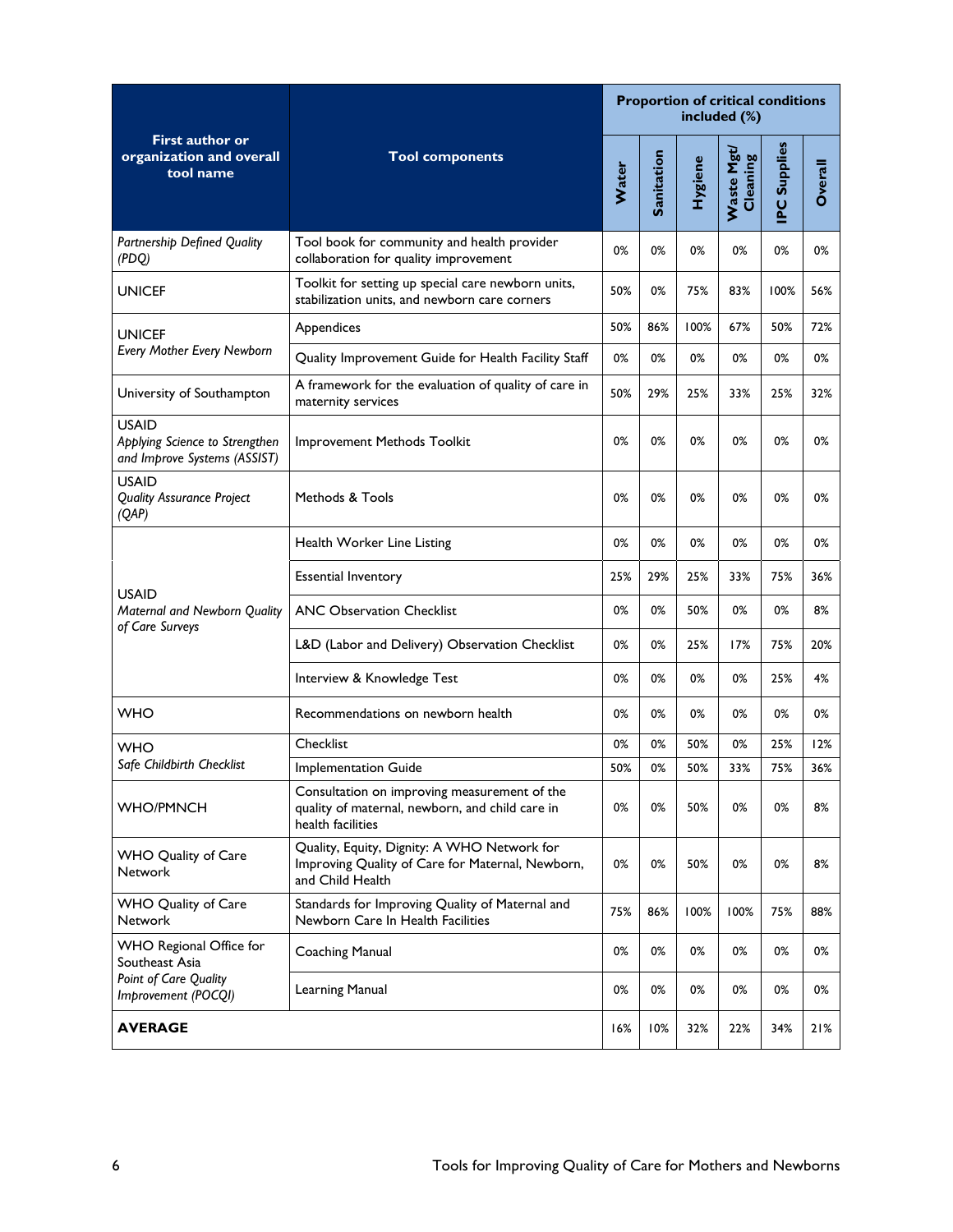#### Hand Hygiene Most Frequently, Sanitation Least Frequently Represented

 of an IPC focal person or IPC training at the facility. The most commonly referenced critical conditions in MNH tools were hand hygiene stations at points of care (54%), water and soap or alcohol-based hand rub (51%), water availability (43%), gloves (43%), and additional IPC and cleaning considerations (43%). Examples of additional considerations include designation

The least commonly referenced conditions included water source type (0%), sanitation facility type (5%), and distance to water source (5%). Sanitation-related content was referenced less frequently than other critical condition areas, and these appeared in 5% to 27% of tools.

|                   | Table 3. The most commonly included critical conditions in quality of care and quality |  |  |  |
|-------------------|----------------------------------------------------------------------------------------|--|--|--|
| improvement tools |                                                                                        |  |  |  |

| <b>Critical conditions</b>                                 | <b>Number of tool</b><br>components<br>including condition | %   |
|------------------------------------------------------------|------------------------------------------------------------|-----|
| Hand hygiene stations near points of care                  | 20                                                         | 54% |
| Water, soap, and/or alcohol-based hand rub                 | 19                                                         | 51% |
| Water availability                                         | 16                                                         | 43% |
| Gloves                                                     | 16                                                         | 43% |
| Additional IPC and cleaning considerations                 | 16                                                         | 43% |
| Sterile instruments                                        | 15                                                         | 41% |
| Waste segregation                                          | 12                                                         | 32% |
| Infectious waste disposal/treatment                        | 12                                                         | 32% |
| Chlorine or other disinfectant                             | 12                                                         | 32% |
| Additional IPC supplies considerations                     | 12                                                         | 32% |
| Additional hand hygiene considerations                     | $\mathbf{H}$                                               | 30% |
| Additional water considerations                            | 10                                                         | 27% |
| Additional sanitation considerations                       | 10                                                         | 27% |
| Protocols for cleaning                                     | 10                                                         | 27% |
| Functional sanitation                                      | 6                                                          | 16% |
| Sharps disposal/treatment                                  | 6                                                          | 16% |
| Hand hygiene stations near toilets                         | 4                                                          | 11% |
| Sanitation meets the needs of people with limited mobility | 3                                                          | 8%  |
| Private sanitation                                         | $\overline{2}$                                             | 5%  |
| Sanitation meets the needs of women                        | $\mathbf{2}$                                               | 5%  |
| Sanitation meets the needs of staff                        | $\overline{2}$                                             | 5%  |
| Training on cleaning responsibilities                      | $\overline{2}$                                             | 5%  |
| Distance to water source                                   | $\overline{2}$                                             | 5%  |
| Sanitation type                                            | 2                                                          | 5%  |
| Water source type                                          | 0                                                          | 0%  |

# **Recommendations**

 Few QoC and QI tools for MNH account for WASH, health care waste management, environmental cleaning, and IPC in HCFs. This may be in part due to the nature of these tools, which are often focused on improving care by reallocating existing resources and might not encourage building additional infrastructure or obtaining more supplies, or this may be due to other reasons, such as the lack of integration between the